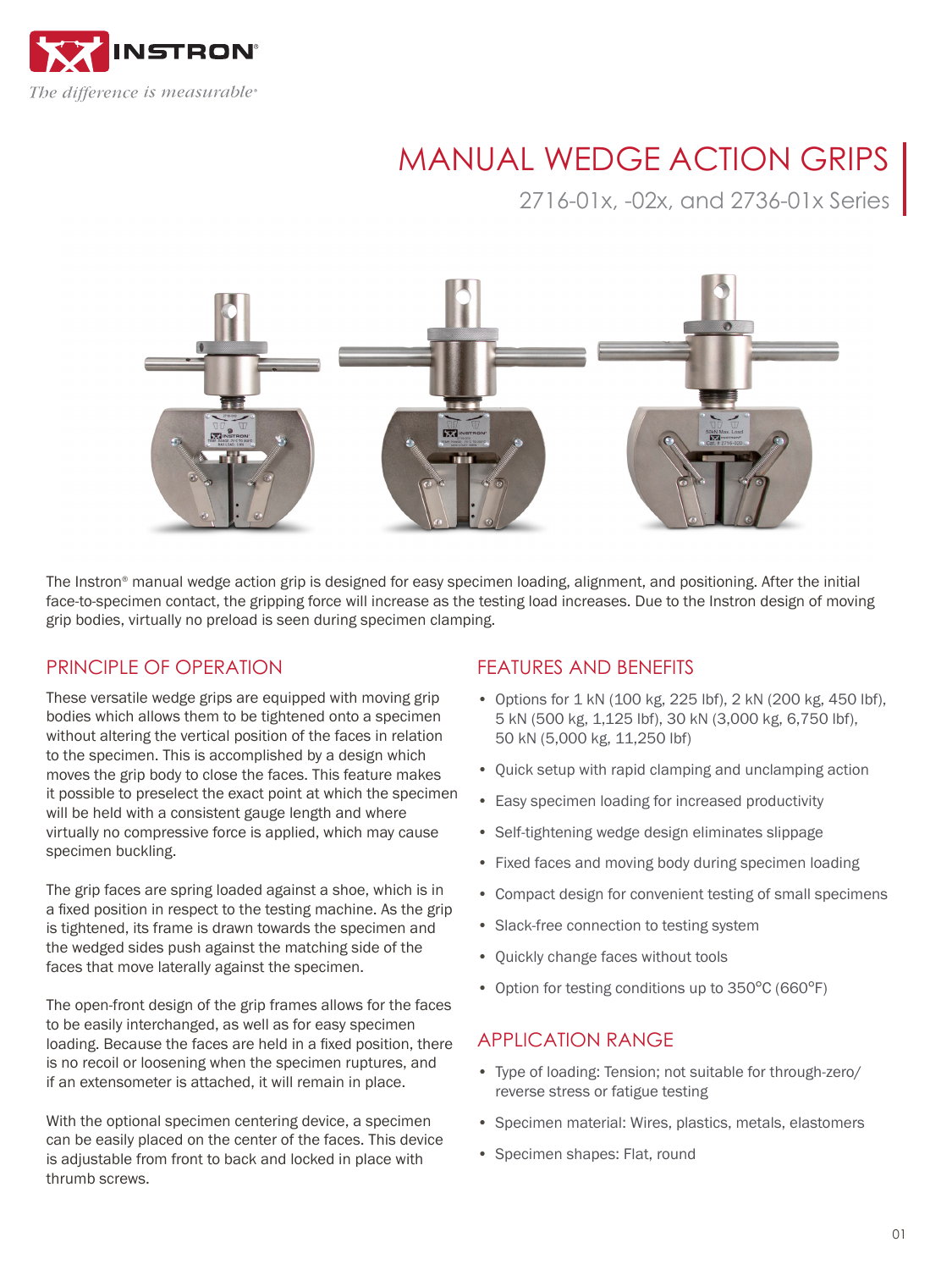### JAW FACES FOR 2716-016, -017, -010, -015, -020 AND 2736-015 GRIPS

|                                    |                | 2716-016                     | 2716-017                     | 2716-010                           | 2716-015                           | 2736-015                         | 2716-020                         |
|------------------------------------|----------------|------------------------------|------------------------------|------------------------------------|------------------------------------|----------------------------------|----------------------------------|
|                                    | kN             | 1                            | $\overline{2}$               | 5                                  | 30                                 | 30                               | 50                               |
| <b>Maximum Force Capacity</b>      | kgf            | 100                          | 200                          | 500                                | 3000                               | 3000                             | 5000                             |
|                                    | lbf            | 225                          | 450                          | 1125                               | 6750                               | 6750                             | 11250                            |
|                                    | $^{\circ}$ C   | $-10$ to $+100$              | $-10$ to $+100$              | $-73$ to $+250$                    | $-73$ to $+250$                    | $-73$ to $+350$                  | $-73$ to $+250$                  |
| <b>Temperature Range</b>           | $\circ$ F      | $-14$ to $+212$              | $-14$ to $+212$              | $-100$ to $+480$                   | $-100$ to $+480$                   | $-100$ to $+660$                 | $-100$ to $+480$                 |
| <b>Upper and Lower Fitting</b>     |                | 6 mm clevis<br>pin (Type Om) | 6 mm clevis<br>pin (Type Om) | $1/2$ inch clevis<br>pin (Type Dm) | $1/2$ inch clevis<br>pin (Type Dm) | 1/2 inch clevis<br>pin (Type Dm) | 1/2 inch clevis<br>pin (Type Dm) |
|                                    | mm             | 19                           | 19                           | 25                                 | 25                                 | 25                               | 25                               |
| <b>Jaw Face Width</b>              | in             | 0.75                         | 0.75                         | 1                                  | $\mathbf{1}$                       |                                  | 1                                |
|                                    | mm             | 19                           | 19                           | 57                                 | 57                                 | 57                               | 57                               |
| <b>Jaw Face Length</b>             | in             | 0.75                         | 0.75                         | 2.2                                | 2.2                                | 2.2                              | 2.2                              |
| Grip Length (A)                    | mm             | 87                           | 87                           | 191                                | 203                                | 203                              | 209                              |
|                                    | in             | 3.4                          | 3.4                          | 7.5                                | 8                                  | 8                                | 8.2                              |
|                                    | mm             | 49                           | 49                           | 178                                | 220                                | 144                              | 220                              |
| Grip Body Width (B)                | in             | 1.9                          | 1.9                          | $\overline{7}$                     | 8.66                               | 5.67                             | 8.66                             |
|                                    | mm             | 49                           | 49                           | 144                                | 144                                | 220                              | 160                              |
| Grip Width (C)                     | in             | 1.9                          | 1.9                          | 5.67                               | 5.67                               | 8.66                             | 6.3                              |
|                                    | kg             | 0.2                          | 0.37                         | 3.4                                | 5.25                               | 5.9                              | $\overline{7}$                   |
| <b>Grip Weight (without faces)</b> | I <sub>b</sub> | 0.44                         | 0.81                         | 7.5                                | 11.5                               | 13                               | 15.5                             |
| <b>Maximum Opening</b>             | mm             | 7.4                          | 7.4                          | 12.6                               | 12.6                               | 12.6                             | 12.6                             |
| (Jaw Face Dependant)               | in             | 0.29                         | 0.29                         | 0.5                                | 0.5                                | 0.5                              | 0.5                              |

Notes:

1. Grip catalog number provides two grips.

2. Grips may require a coupling to connect to the load cell or machine base.

3. Upper grip may require a flexible coupling for certain applications.

### JAW FACES FOR 2716-016 AND -017 GRIPS

| <b>Catalog Number</b>        |        | 2703-171                                          |  |  |  |
|------------------------------|--------|---------------------------------------------------|--|--|--|
| <b>Specimen Thickness</b>    | mm     | 0 to 6.35                                         |  |  |  |
|                              | in     | 0 to 0.25                                         |  |  |  |
| <b>Surface</b>               | mm     | <b>Pitch 0.64</b>                                 |  |  |  |
|                              | in     | 40-teeth                                          |  |  |  |
| Clamping Area $(W \times H)$ | mm<br> | $19 \times 19$                                    |  |  |  |
|                              | in     | $0.75 \times 0.75$                                |  |  |  |
| plication<br>Ap              |        | For Gripping Plastics, Fabrics and Soft Materials |  |  |  |

# $\circ$

### FOR 2716-010, -015, -020 AND 2736-015 GRIPS

Ensuring that each specimen is subjected to the same axial loading has an important influence on the repeatability of the testing system. The optional specimen alignment device ensures that the specimen is loaded vertically every time. It can be used with rigid and semi-rigid materials where the specimen can be pressed lightly against the backstop for rapid loading, or with flexible materials, such as tapes and foils, where the backstop provides a visual cue. It can be mounted above or below the jaw faces depending on the specimen design. Repeatable, quick, and simple to adjust.